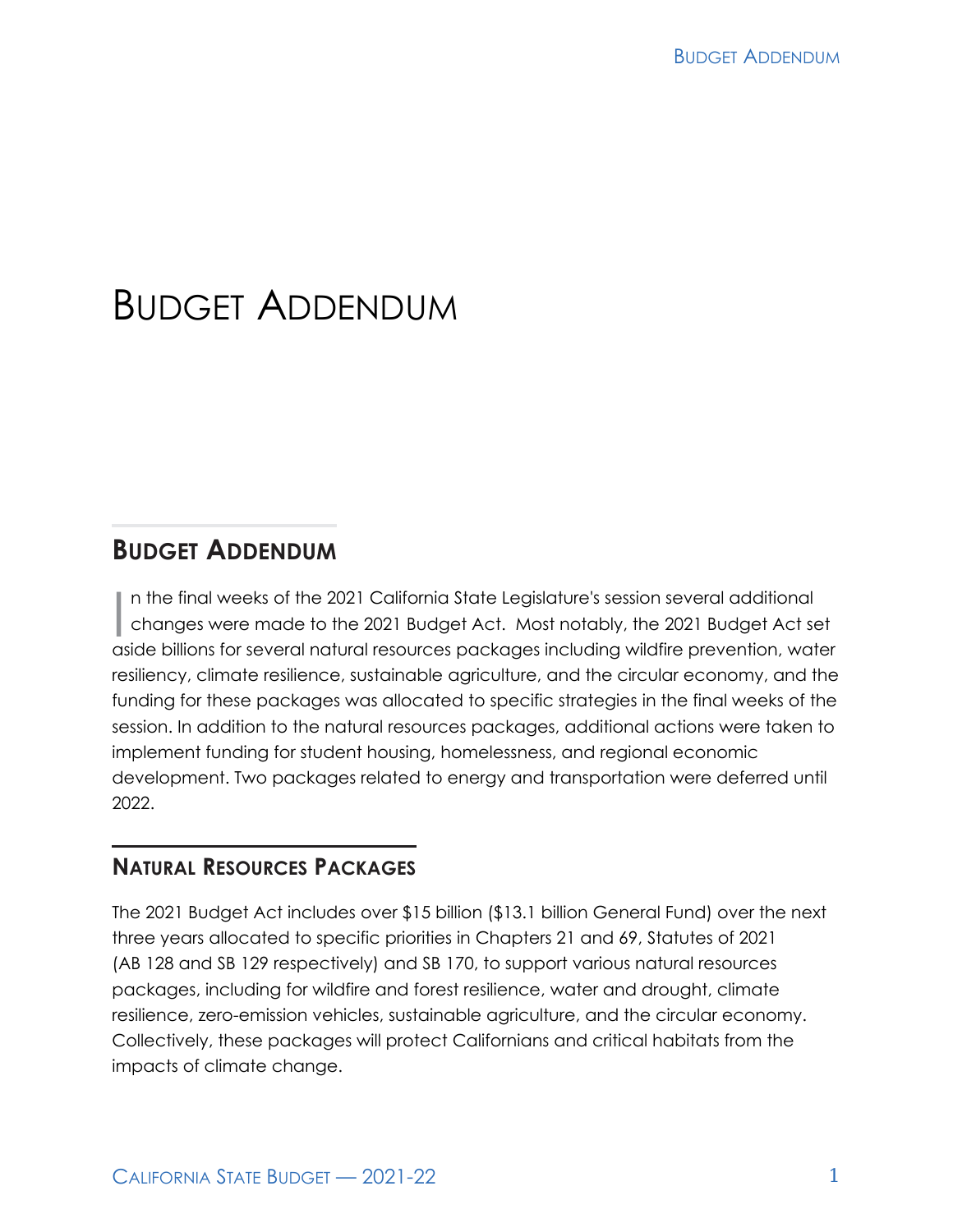#### **WILDFIRE AND FOREST RESILIENCE PACKAGE**

In April, the Legislature passed and the Governor signed an early action package totaling \$536 million (\$411 million General Fund; \$125 million Cap and Trade) for a broad set of investments that support a statewide strategy on forest health and fire prevention. This funding was designed to start critical projects before the upcoming fire season and launch several new programs. To date, over 85 percent of this funding has been awarded.

An additional \$988 million is also allocated for fiscal year 2021-22 (\$758 million General Fund; \$230 million Cap and Trade) in additional wildfire and forest resilience projects and programs. This includes, but is not limited to, funding to create resilient wildlands, support wildfire fuel breaks, advance science-based management and streamlined permitting, and support community hardening. The figure below includes a table that details the Wildfire and Forest Resilience Package.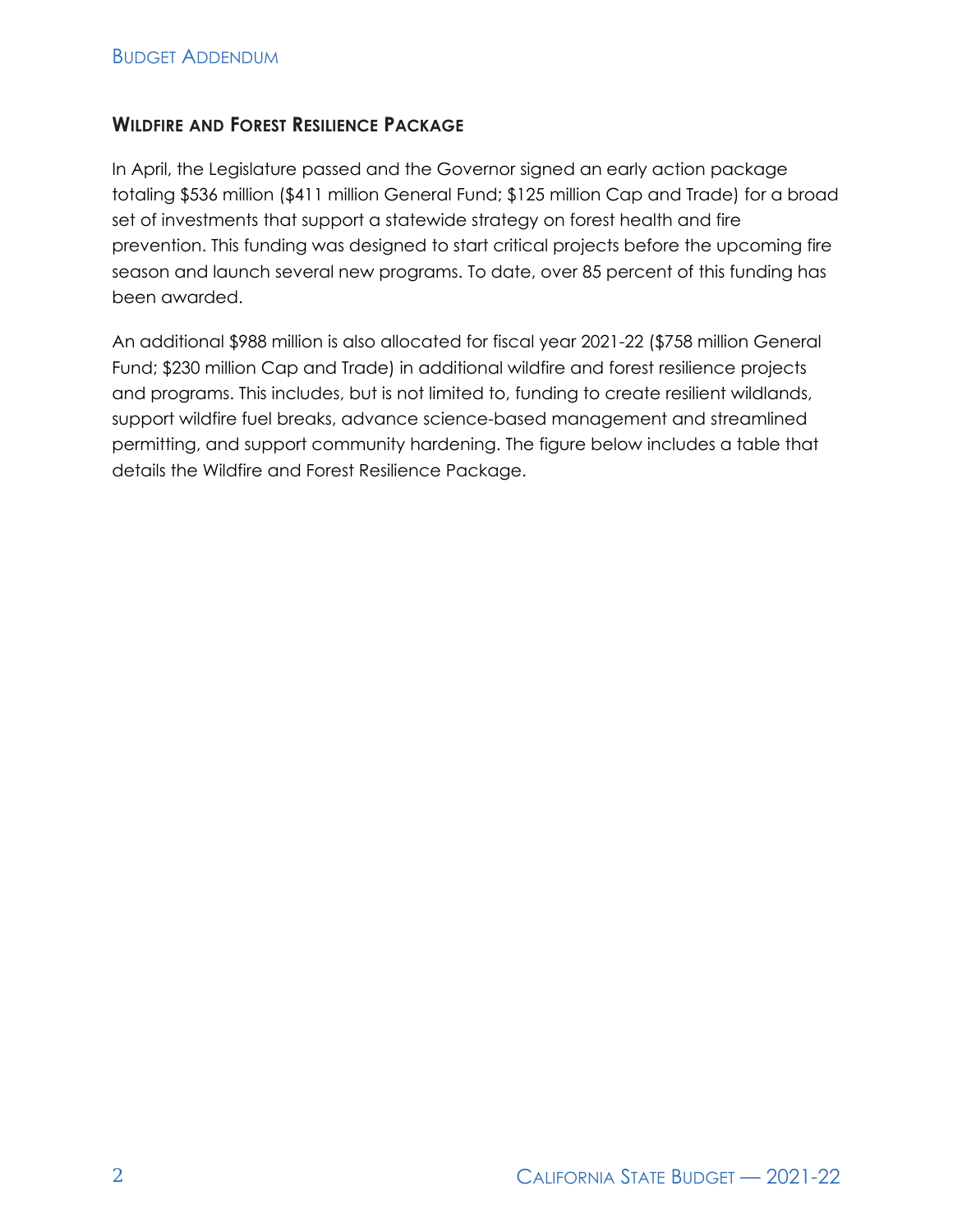#### Early **Investment Department** Program **Action** 2021-22 **Total** Category 2020-21 Forest Health Program \$155 \$160 \$315 Forest Improvement Program for Small \$10 \$40 \$50 Landowners **CAL FIRE** Forest Legacy & \$27 \$8 \$19 **Demonstration Forests Resilient Forests Urban Forestry** \$10 \$20 \$30 and Landscapes  $$1$ \$19 \$20 **Tribal Engagement** State Parks. Stewardship of State-\$30 \$145 \$175 Fish & Wildlife Owned Land Project Implementation Conservancies \$69 \$139 \$208 in High-Risk Regions CAL FIRE Unit Fire \$10 \$40 \$50 **Prevention Projects Fire Prevention Grants** \$123 \$120 \$243 **CAL FIRE** Prescribed Fire & Hand \$15 \$49 \$64 **Wildfire Fuel Crews & Contract Counties Breaks** California Conservation Fuel Reduction Crews & \$0 \$27 \$27 Corps **Residential Centers** Department of \$50 \$60 \$110 **Regional Forest Capacity** Conservation CalOES & CAL FIRE \$25 \$25 Home Hardening \$0 Defensible Space  $$2$ CAL FIRE \$13 \$15 Community Inspectors Hardening **CAL FIRE & University** Land Use Planning & \$0  $$7$  $$7$ **Public Education Outreach** of California California Vegetation **CAL FIRE** \$3 \$20 \$23 **Treatment Program Natural Resources LiDAR Remote Sensing** \$0 \$25 \$25 Agency **Interagency Forest Data** Science-Based **CAL FIRE** \$0 \$10 \$10 Hub Management **Prescribed Fire Liability CAL FIRE** \$0 \$20 \$20 Pilot Air Resources Board **Prescribed Fire Permitting** \$0 \$4 \$4 and Water Board I Bank **Climate Catalyst Fund** \$16 \$33 \$49 Economic **CAL FIRE** \$18 \$24 **Workforce Training** \$6 Development of the **Forest Sector** Office of Planning & Market Development \$3 \$0 \$3 Research **Total** \$536 \$988 \$1,524

#### Wildfire Resilience Expenditure Plan

(Dollars in Millions)

CALIFORNIA STATE BUDGET - 2021-22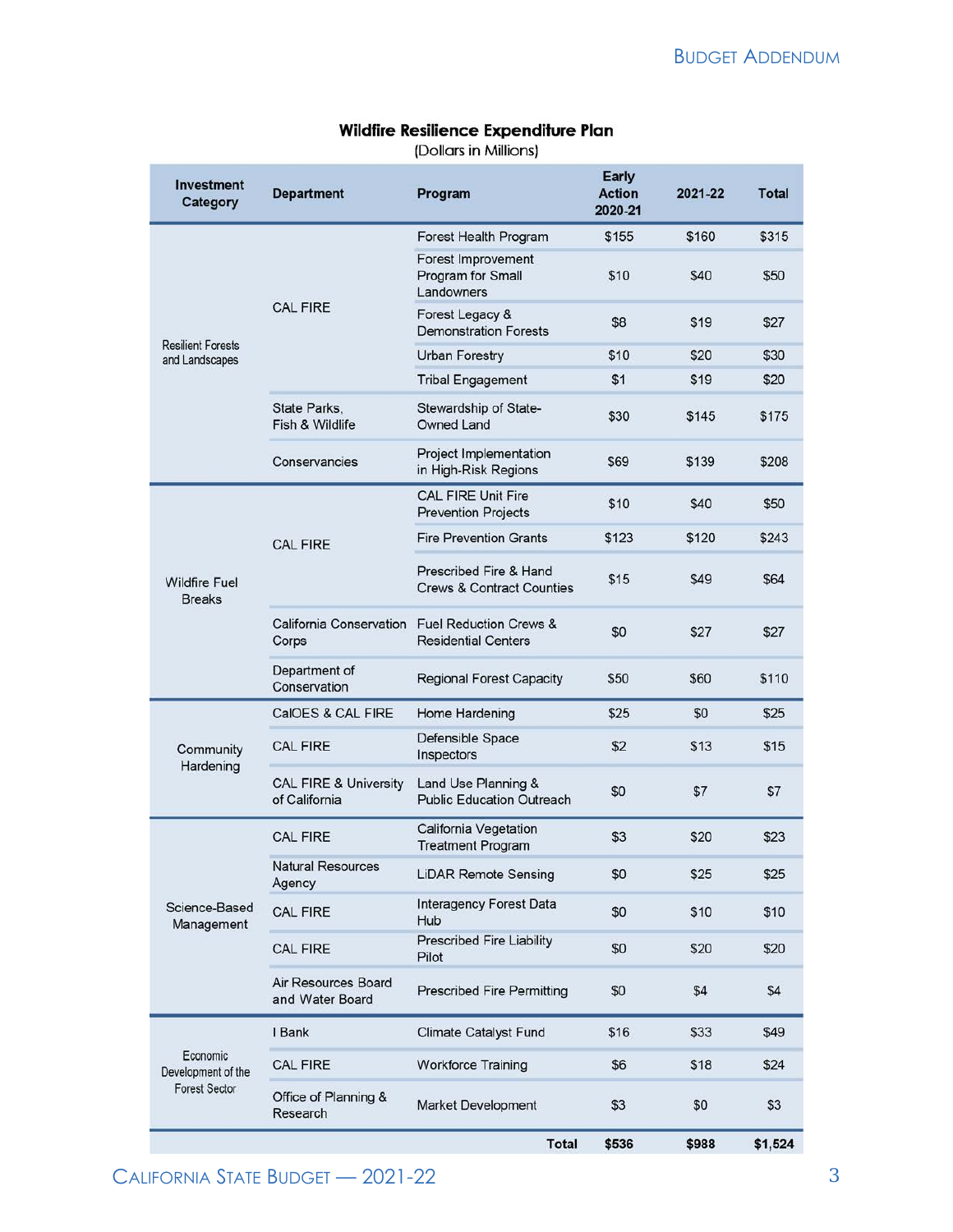In total, California is committing \$1.5 billion to support Wildfire and Forest Resilience, which represents the largest investment in state history for these activities. These investments are critical to changing the state's approach to managing wildfire and will build upon the early action investments that are already giving the state a chance to complete critical projects ahead of the 2022 fire season.

Additionally, the Budget includes statutory changes that establish a \$200 million annual continuous appropriation from the Greenhouse Gas Reduction Fund for wildfire and forest resilience activities, from 2022-23 through 2028-29 to support a sustained commitment to these efforts.

#### **WATER AND DROUGHT RESILIENCE PACKAGE**

The Budget includes \$5.2 billion (\$4.7 billion General Fund) over three years to support immediate drought response and long-term water resilience. This includes funding to support drought response; drinking water, wastewater, and water supply reliability; water recycling and groundwater clean up; flood management; restoration of natural areas and ecosystems; Salton Sea; groundwater sustainability; water conveyance; and water and habitat improvement for environmental flows. Of this amount, approximately \$2.9 billion was allocated toward projects in SB 129 and the remaining \$2.3 billion was determined during the final week of the legislative session to support additional water resilience strategies.

Together, these investments advance actions outlined to provide immediate drought support and address long-term water resilience. The following Figure details the total allocations in the Water and Drought Resilience Package.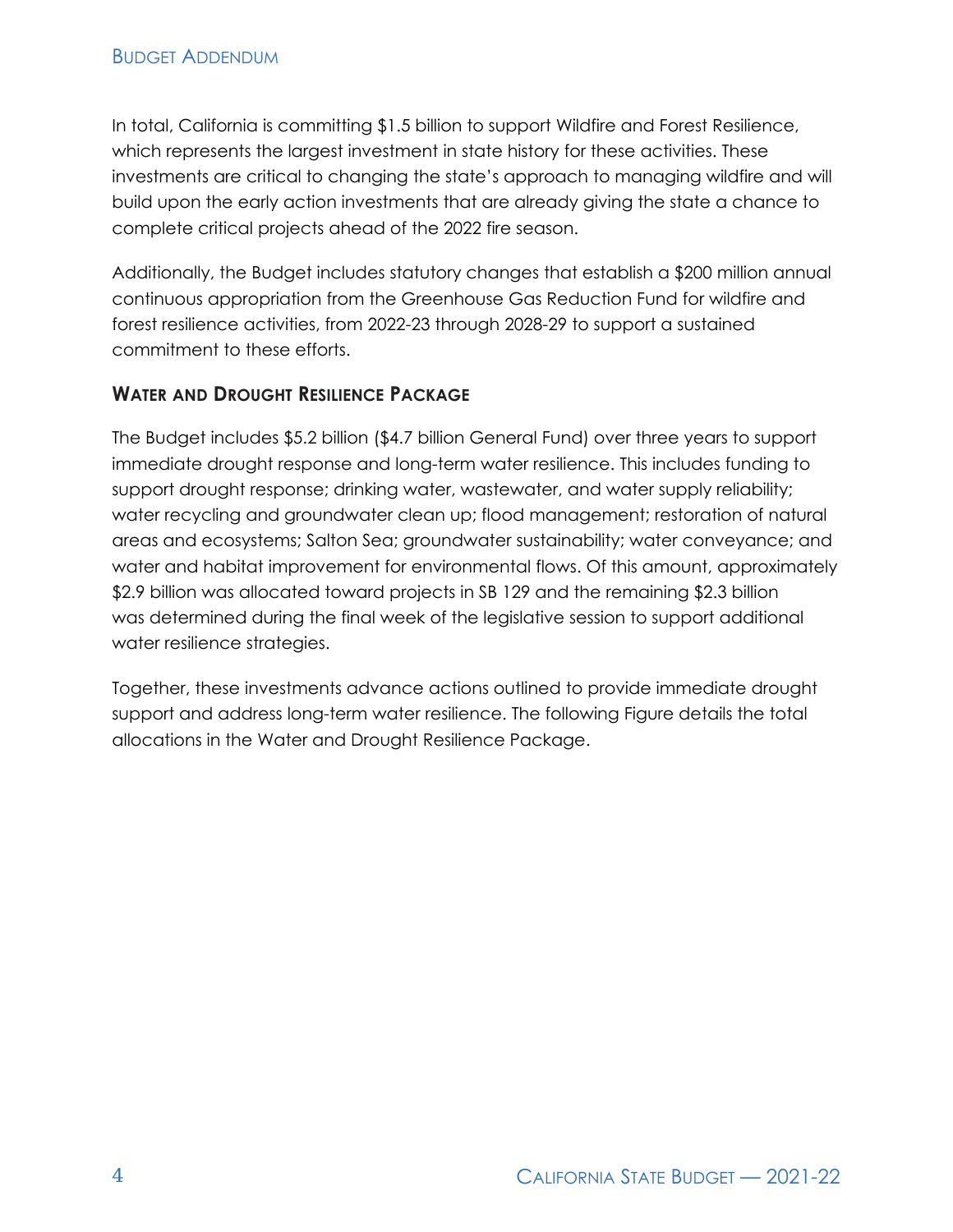| Investment<br>Category                 | <b>Department</b>                             | Program                                                                        | 2021-22 | 2022-23 | 2023-24     | <b>Total</b> |
|----------------------------------------|-----------------------------------------------|--------------------------------------------------------------------------------|---------|---------|-------------|--------------|
|                                        |                                               | Drinking Water/Wastewater Infrastructure                                       | \$1,300 | \$0     | \$0         | \$1,300      |
|                                        | <b>State Water Resources</b><br>Control Board | PFAs Support                                                                   | \$30    | \$50    | \$20        | \$100        |
|                                        |                                               | Water Recycling/Groundwater Cleanup                                            | \$200   | \$100   | \$100       | \$400        |
|                                        | Department of<br><b>Water Resources</b>       | Salton Sea                                                                     | \$40    | \$100   | \$80        | \$220        |
|                                        |                                               | <b>SGMA</b> Implementation                                                     | \$180   | \$60    | \$60        | \$300        |
| Drinking Water,                        |                                               | <b>Water Conveyance</b>                                                        | \$100   | \$100   | \$0         | \$200        |
| Water Supply and<br>Reliability, Flood |                                               | Flood                                                                          | \$313   | \$237   | \$88        | \$638        |
|                                        |                                               | <b>Watershed Climate Studies</b>                                               | \$25    | \$0     | \$0         | \$25         |
|                                        |                                               | Aqueduct Solar Panel Pilot Study                                               | \$20    | \$0     | \$0         | \$20         |
|                                        | Department of Food<br>and Agriculture         | State Water Efficiency and<br><b>Enhancement Program</b>                       | \$50    | \$50    | \$0         | \$100        |
|                                        | <b>Natural Resources</b><br>Agency            | <b>Clear Lake Rehabilitation</b>                                               | \$5.7   | \$0.0   | \$0.0       | \$6          |
| Immediate<br>Drought Support           | Various                                       | Data, Research, and Communications                                             | \$127   | \$0     | \$0         | \$127        |
|                                        | Various                                       | Drought Technical Assistance, Emergency<br>Water Supplies, & Control Section   | \$52    | \$0     | \$0         | \$52         |
|                                        | Department of<br>Conservation                 | Multi-benefit Land Repurposing                                                 | \$50    | \$0     | \$0         | \$50         |
|                                        | Department of Water<br>Resources              | Small Water Suppliers Drought Relief & Urban<br><b>Water Management Grants</b> | \$500   | \$0     | \$0         | \$500        |
|                                        | Various                                       | Drought Permitting, Compliance,<br>and Enforcement                             | \$36    | \$3.5   | \$3.5       | \$43         |
|                                        | Department of Fish<br>and Wildlife            | Drought Fisheries and Wildlife Support                                         | \$43    | \$0     | \$0         | \$43         |
|                                        | <b>Natural Resources</b><br>Agency            | <b>Water Resilience Projects</b>                                               | \$165   | \$100   | \$180       | \$445        |
|                                        | <b>Wildlife Conservation</b><br>Board         | Wildlife Corridors/Fish Passage                                                | \$65    | \$40    | \$0         | \$105        |
| Nature Based<br>Solutions              |                                               | <b>Stream Flow Enhancement Program</b>                                         | \$100   | \$150   | \$0         | \$250        |
|                                        | <b>State Water Resources</b><br>Control Board | <b>Border Rivers</b>                                                           | \$20    | \$0     | \$0         | \$20         |
|                                        | Various                                       | Restoration of Natural Areas and Ecosystems                                    | \$130.1 | \$24.4  | \$8.9       | \$163        |
|                                        | Various                                       | <b>Urban Streams</b>                                                           | \$30    | \$20    | \$0         | \$50         |
|                                        |                                               | Total                                                                          | \$3,582 | \$1,035 | <b>S541</b> | \$5,157      |

#### **CLIMATE RESILIENCE PACKAGE**

The Budget includes \$3.69 billion General Fund over three years to support investments that address the state's multi-faceted climate risks. These funds will build community resilience and capacity where resources are most needed. Investments will support multi-benefit and nature-based solutions, which includes funding to support climate change impacts on fish and wildlife, habitat restoration, and activities that accelerate climate smart management of California's natural and working lands. Funds are also included to address the impacts of extreme heat, build ocean and coastal resilience, and support California's fifth climate assessment. The figure below details the allocations for the Climate Resilience Package.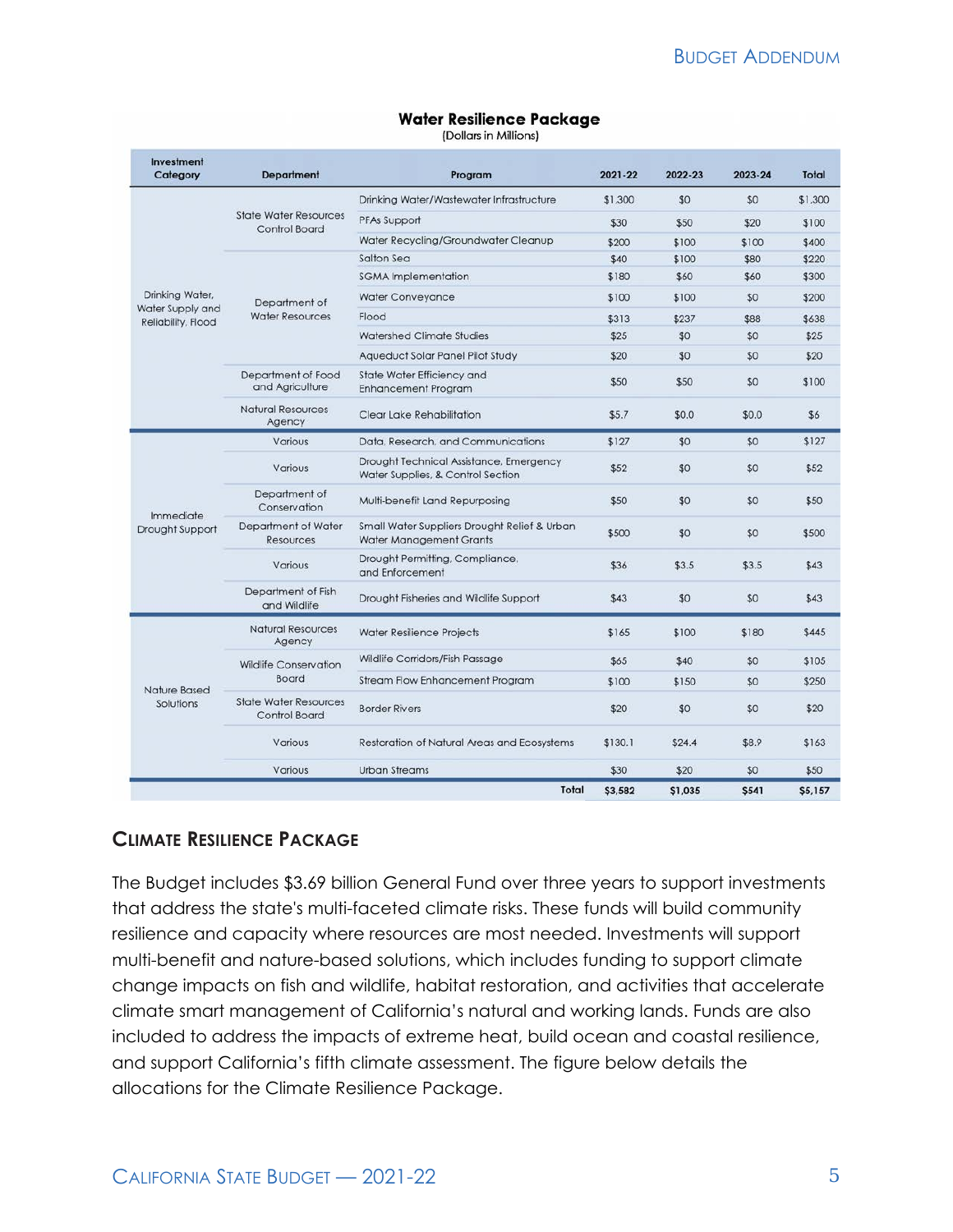## **Climate Resilience Package**

(Dollars in Millions)

| Investment<br>Category                                                                                                                                                                                                                                                                                                                                                                            | <b>Department</b>                                    | Program                                                                                        | 2021-22                                                                                                                                                               | 2022-23 | 2023-24 | <b>Total</b> |
|---------------------------------------------------------------------------------------------------------------------------------------------------------------------------------------------------------------------------------------------------------------------------------------------------------------------------------------------------------------------------------------------------|------------------------------------------------------|------------------------------------------------------------------------------------------------|-----------------------------------------------------------------------------------------------------------------------------------------------------------------------|---------|---------|--------------|
|                                                                                                                                                                                                                                                                                                                                                                                                   | California Natural<br><b>Resources Agency</b>        | <b>Urban Greening</b>                                                                          | \$50                                                                                                                                                                  | \$100   | \$100   | \$250        |
| <b>Extreme Heat</b>                                                                                                                                                                                                                                                                                                                                                                               | Department of Community<br>Services and Development  | Low Income Weatherization                                                                      | \$0                                                                                                                                                                   | \$25    | \$25    | \$50         |
|                                                                                                                                                                                                                                                                                                                                                                                                   | <b>Strategic Growth Council</b>                      | <b>Community Resilience</b><br>Centers/Extreme Heat and<br><b>Community Resilience Program</b> | \$0                                                                                                                                                                   | \$50    | \$150   | \$200        |
|                                                                                                                                                                                                                                                                                                                                                                                                   | Various                                              | <b>Extreme Heat Set Aside</b>                                                                  | \$0<br>\$150<br>\$15<br>\$35<br>\$0<br>\$125<br>\$31<br>\$222<br>\$0<br>\$593<br>\$0<br>\$50<br>\$0<br>\$350<br>\$12<br>\$0<br>\$115<br>\$165<br>\$10<br>\$10<br>\$10 | \$150   | \$300   |              |
|                                                                                                                                                                                                                                                                                                                                                                                                   | Department of Fish<br>and Wildlife                   | <b>Climate Change Impacts</b><br>on Wildlife                                                   |                                                                                                                                                                       |         | \$0     | \$50         |
| Multi-Benefit<br>and Nature                                                                                                                                                                                                                                                                                                                                                                       | Department of Water<br><b>Resources</b>              | <b>Habitat Restoration</b>                                                                     |                                                                                                                                                                       |         | \$75    | \$200        |
| <b>Based</b><br>Solutions                                                                                                                                                                                                                                                                                                                                                                         | <b>Wildlife Conservation</b><br><b>Board</b>         | Protect Fish and Wildlife from<br><b>Changing Conditions</b>                                   |                                                                                                                                                                       |         | \$100   | \$353        |
|                                                                                                                                                                                                                                                                                                                                                                                                   | Various                                              | Multi-Benefit and Nature Based<br>Solutions Set Aside                                          |                                                                                                                                                                       |         | \$175   | \$768        |
|                                                                                                                                                                                                                                                                                                                                                                                                   | Ocean Protection Council                             | Ocean Protection                                                                               |                                                                                                                                                                       |         | \$50    | \$100        |
| <b>Building Ocean</b><br>and Coastal<br>Resilience                                                                                                                                                                                                                                                                                                                                                | <b>State Coastal Conservancy</b>                     | <b>Coastal Protection</b><br>and Adaptation                                                    |                                                                                                                                                                       |         | \$150   | \$500        |
|                                                                                                                                                                                                                                                                                                                                                                                                   | Department of Parks<br>and Recreation                | <b>State Parks Sea Level Rise</b><br><b>Adaptation Strategy</b>                                |                                                                                                                                                                       |         | \$0     | \$12         |
| <b>Transformative Climate</b><br>Communities<br><b>Strategic Growth Council</b><br><b>Regional Climate Collaboratives</b><br><b>Climate Adaptation &amp; Resilience</b><br>\$10<br><b>Planning Grants</b><br>Office of Planning<br><b>Vulnerable Communities Platform</b><br>and Research<br>Community<br>\$5<br>and CalAdapt Mapping<br>Resilience<br>\$25<br><b>Regional Climate Resilience</b> |                                                      |                                                                                                |                                                                                                                                                                       |         | \$140   | \$420        |
|                                                                                                                                                                                                                                                                                                                                                                                                   |                                                      | \$0                                                                                            | \$20                                                                                                                                                                  |         |         |              |
|                                                                                                                                                                                                                                                                                                                                                                                                   |                                                      |                                                                                                |                                                                                                                                                                       |         | \$5     | \$25         |
|                                                                                                                                                                                                                                                                                                                                                                                                   |                                                      |                                                                                                |                                                                                                                                                                       | \$0     | \$0     | \$5          |
|                                                                                                                                                                                                                                                                                                                                                                                                   |                                                      |                                                                                                |                                                                                                                                                                       | \$125   | \$100   | \$250        |
|                                                                                                                                                                                                                                                                                                                                                                                                   | Various                                              | <b>Conservancy Funding</b>                                                                     | \$60                                                                                                                                                                  | \$0     | \$0     | \$60         |
|                                                                                                                                                                                                                                                                                                                                                                                                   | <b>Cal Volunteers</b>                                | <b>California Climate Action Corps</b>                                                         | \$5                                                                                                                                                                   | \$5     | \$5     | \$14         |
|                                                                                                                                                                                                                                                                                                                                                                                                   | California Environmental<br><b>Protection Agency</b> | Environmental Justice Initiative                                                               | \$10                                                                                                                                                                  | \$10    | \$5     | \$25         |
| Other                                                                                                                                                                                                                                                                                                                                                                                             | Department of<br>Conservation                        | <b>Biomass to Hydrogen/Biofuels Pilot</b>                                                      | \$0                                                                                                                                                                   | \$50    | \$0     | \$50         |
|                                                                                                                                                                                                                                                                                                                                                                                                   | Various                                              | <b>Fifth Climate Assessment</b>                                                                | \$22                                                                                                                                                                  | \$0     | \$0     | \$22         |
|                                                                                                                                                                                                                                                                                                                                                                                                   | Air Resources Board                                  | <b>Fluorinated Gas Reduction</b><br><b>Incentive Program</b>                                   | \$0                                                                                                                                                                   | \$15    | \$0     | \$15         |
|                                                                                                                                                                                                                                                                                                                                                                                                   |                                                      | <b>Total</b>                                                                                   | \$369                                                                                                                                                                 | \$2,090 | \$1,230 | \$3,689      |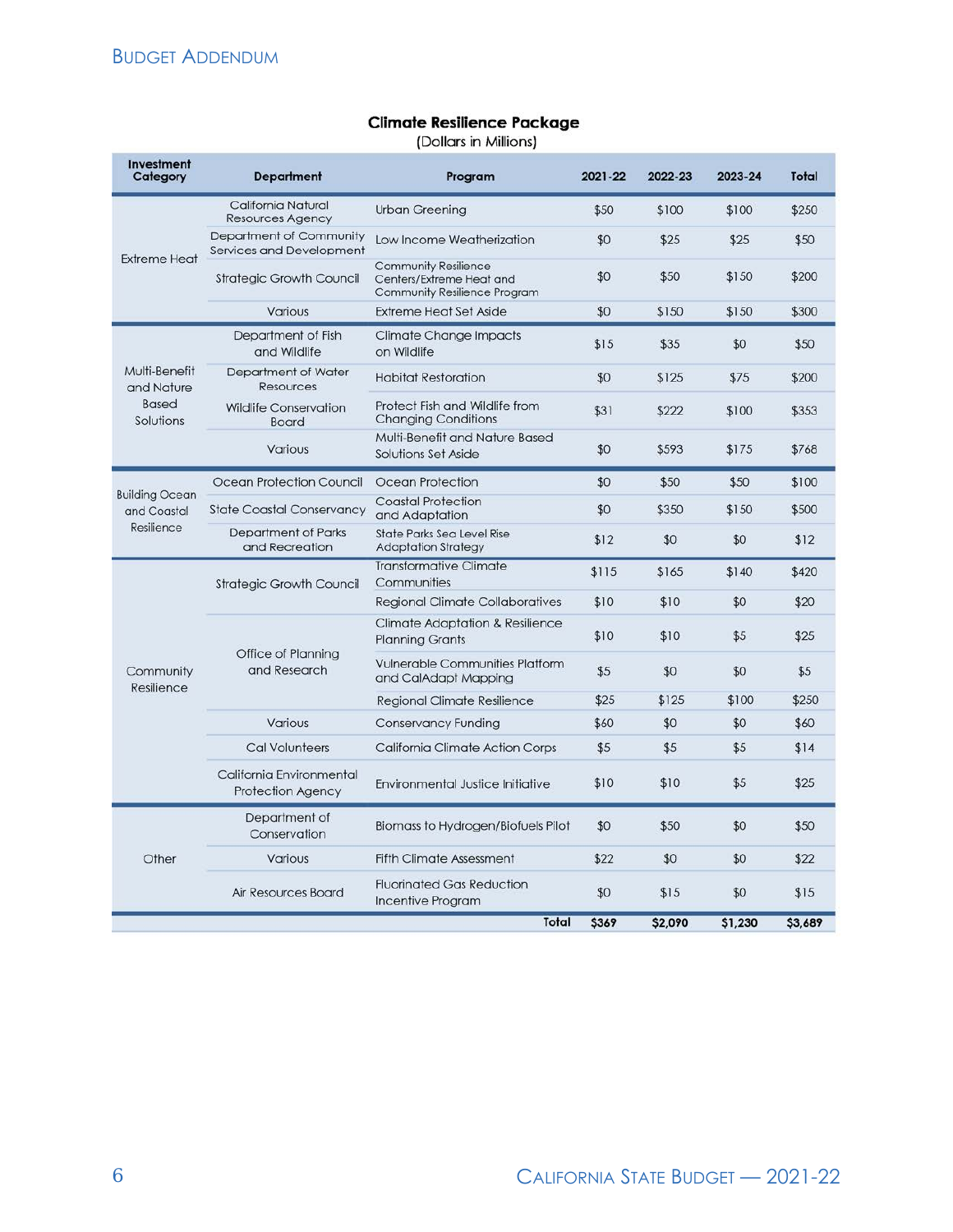#### **SUSTAINABLE AGRICULTURE PACKAGE**

The Budget appropriates \$1.1 billion (\$863 million General Fund) over two years in sustainable agriculture investments to support programs that include, but are not limited to: healthy soils, transition to safer sustainable pest management, alternatives to agricultural burning, technical assistance for underserved farmers, the Farm to School incubator program, livestock methane reduction, FARMER, Fresno-Merced Future of Food (F3) Innovation Initiative, and the Climate Catalyst Fund. Of this amount, \$247 million was allocated in SB 129 and the remainder was allocated during the final week of the legislative session.

In total, these investments support the agriculture sector and create a healthy, resilient, and equitable food system; create climate smart agriculture to support long term sustainability and resilience; and address economic recovery and high-road job growth. The following figure details the total allocations in the Sustainable Agriculture Package.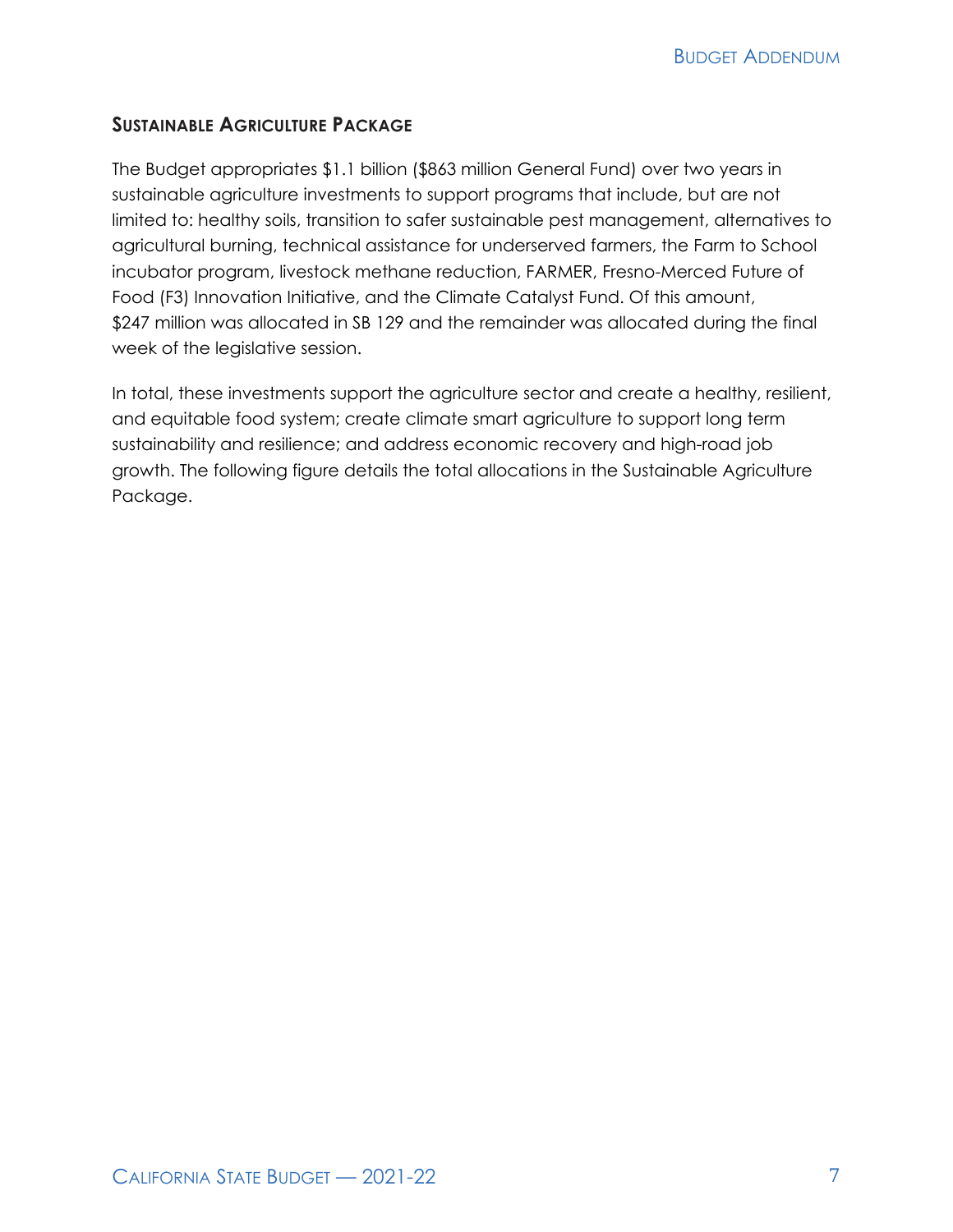#### **Sustainable Agriculture**

(Dollars in Millions)

| <b>Investment Category</b>                          | Program                                                                                           | 2021-22 | 2022-23      | <b>Total</b> |
|-----------------------------------------------------|---------------------------------------------------------------------------------------------------|---------|--------------|--------------|
|                                                     | California Farm to School Incubator<br><b>Grant Program</b>                                       | \$30    | \$30         | \$60         |
|                                                     | Farm to Community Food Hubs Program                                                               | \$15    | \$0          | \$15         |
| Healthy, Resilient,<br>and Equitable                | California Nutrition Incentive Program                                                            | \$10    | \$10         | \$20         |
| <b>Food Systems</b>                                 | <b>Healthy Refrigeration Grant Program</b>                                                        | \$10    | \$10         | \$20         |
|                                                     | Senior Farmers Market Nutrition Program                                                           | \$0.5   | \$0.0        | \$0.5        |
|                                                     | Urban Agriculture Program                                                                         | \$12    | \$0          | \$12         |
|                                                     | Agricultural Diesel Engine Replacement<br>and Upgrades                                            | \$213   | \$150        | \$363        |
|                                                     | <b>Healthy Soils</b>                                                                              | \$75    | \$85         | \$160        |
|                                                     | Sustainable California Grown Cannabis<br>Pilot Program                                            | \$9     | \$0          | \$9          |
|                                                     | Livestock Methane Reduction                                                                       | \$32    | \$48         | \$80         |
| Climate Smart                                       | Pollinator Habitat Program                                                                        | \$15    | \$15         | \$30         |
| Agriculture for<br>Sustainability<br>and Resiliency | <b>Technical Assistance and Conservation</b><br><b>Management Plans</b>                           | \$17    | \$22         | \$39         |
|                                                     | Transition to Safer, Sustainable<br>Pest Management                                               | \$9.8   | \$0          | \$10         |
|                                                     | Incentives for Alternatives to Agricultural<br>Burning in the San Joaquin Valley                  | \$180   | \$0          | \$180        |
|                                                     | Research in GHG Reduction                                                                         | \$5     | \$5          | \$10         |
|                                                     | <b>Invasive Species Council</b>                                                                   | \$5     | \$5          | \$10         |
|                                                     | <b>Climate Catalyst Fund</b>                                                                      | \$0     | \$25         | \$25         |
|                                                     | <b>Technical Assistance Program</b><br>for Underserved Farmers                                    | \$5.4   | \$5          | \$10         |
| Economic Recovery &<br>High-Road Job Growth         | Impact Assessment and Alignment of<br><b>Regulatory Reporting Requirements</b><br>for Agriculture | \$4     | \$2          | \$6          |
|                                                     | Fresno-Merced Future of Food<br>Innovation Initiative                                             | \$30    | \$0          | \$30         |
|                                                     | New and Beginning Farmer Training and<br>Farm Manager Apprenticeships Program                     | \$5     | \$5          | \$10         |
|                                                     | Canine Blood Bank                                                                                 | \$1     | \$0          | \$1          |
|                                                     | Total                                                                                             | \$683   | <b>\$417</b> | \$1,100      |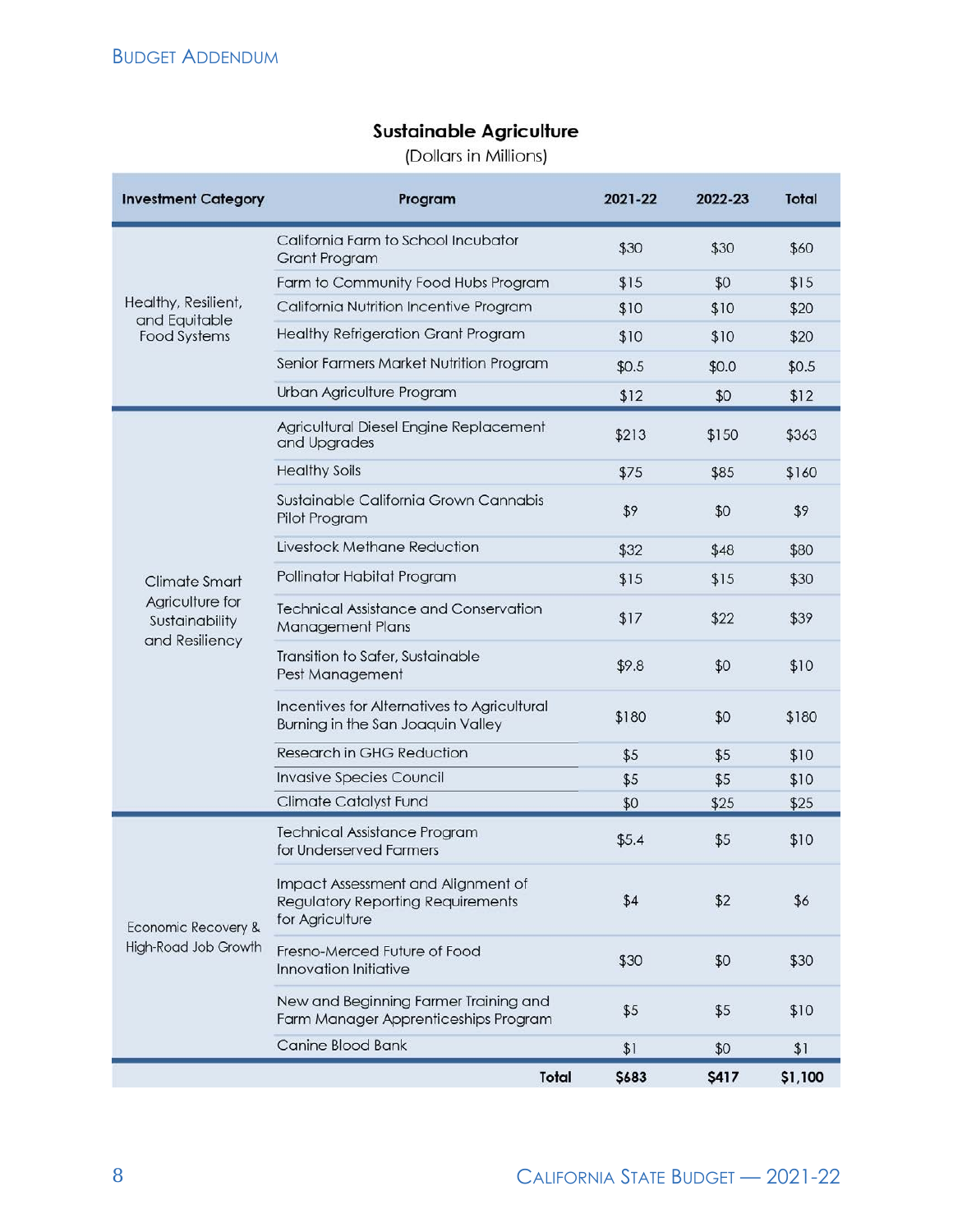### **CIRCULAR ECONOMY PACKAGE**

The Budget includes \$270 million (\$130 million General Fund) to support a circular economy that recognizes waste as a resource shifting the state's focus to a more resilient and renewable economy in California. These funds will support implementation of goals to reduce short lived climate pollutants, including advancing organic waste infrastructure, edible food recovery, and composting opportunities; and support other non-organic recycling opportunities. The figure below details the total allocations in the Circular Economy Package.

| <b>Investment Category</b>                            | <b>Department</b> | Program                                                                           | 2021-22 | 2022-23 | Total |
|-------------------------------------------------------|-------------------|-----------------------------------------------------------------------------------|---------|---------|-------|
| Organic Waste<br>Infrastructure and<br>Implementation |                   | <b>Edible Food Recovery</b>                                                       | \$3     | \$2     | \$5   |
|                                                       |                   | Composting Opportunities                                                          | \$5     | \$0     | \$5   |
|                                                       | Cal Recycle       | Organic Infrastructure Grants                                                     | \$90    | \$15    | \$105 |
|                                                       |                   | Co-Digestion Capacity                                                             | \$10    | \$10    | \$20  |
|                                                       |                   | SB 1383 Local Jurisdiction<br><b>Implementation Grants</b>                        | \$60    | \$0     | \$60  |
|                                                       | Cal Recycle       | <b>Recycling Feasibility Grants</b>                                               | \$2     | \$13    | \$15  |
| Non-Organic Waste                                     |                   | <b>Recycling Market Development</b><br>Zone Loan Program                          | \$25    | \$25    | \$50  |
|                                                       |                   | Quality Incentive Payments for<br>PET Thermoform-Free Beverage<br>Container Loads | \$10    | \$0     | \$10  |
|                                                       |                   | <b>Total</b>                                                                      | \$205   | \$65    | \$270 |

#### **Circular Economy Package** (Dollars in Millions)

### **CAP AND TRADE ALLOCATIONS**

The Budget includes \$1.5 billion Greenhouse Gas Reduction Fund to support investments primarily related to the Zero Emission Vehicles, AB 617 implementation, wildfire and forest resilience, sustainable agriculture, and SB 1383 organic waste infrastructure investments. The Cap and Trade Expenditure Plan reflects approximately \$180 million of additional funding associated with higher than projected revenue from the August 2021 auction. The following figure details the total allocations in the Cap and Trade Package.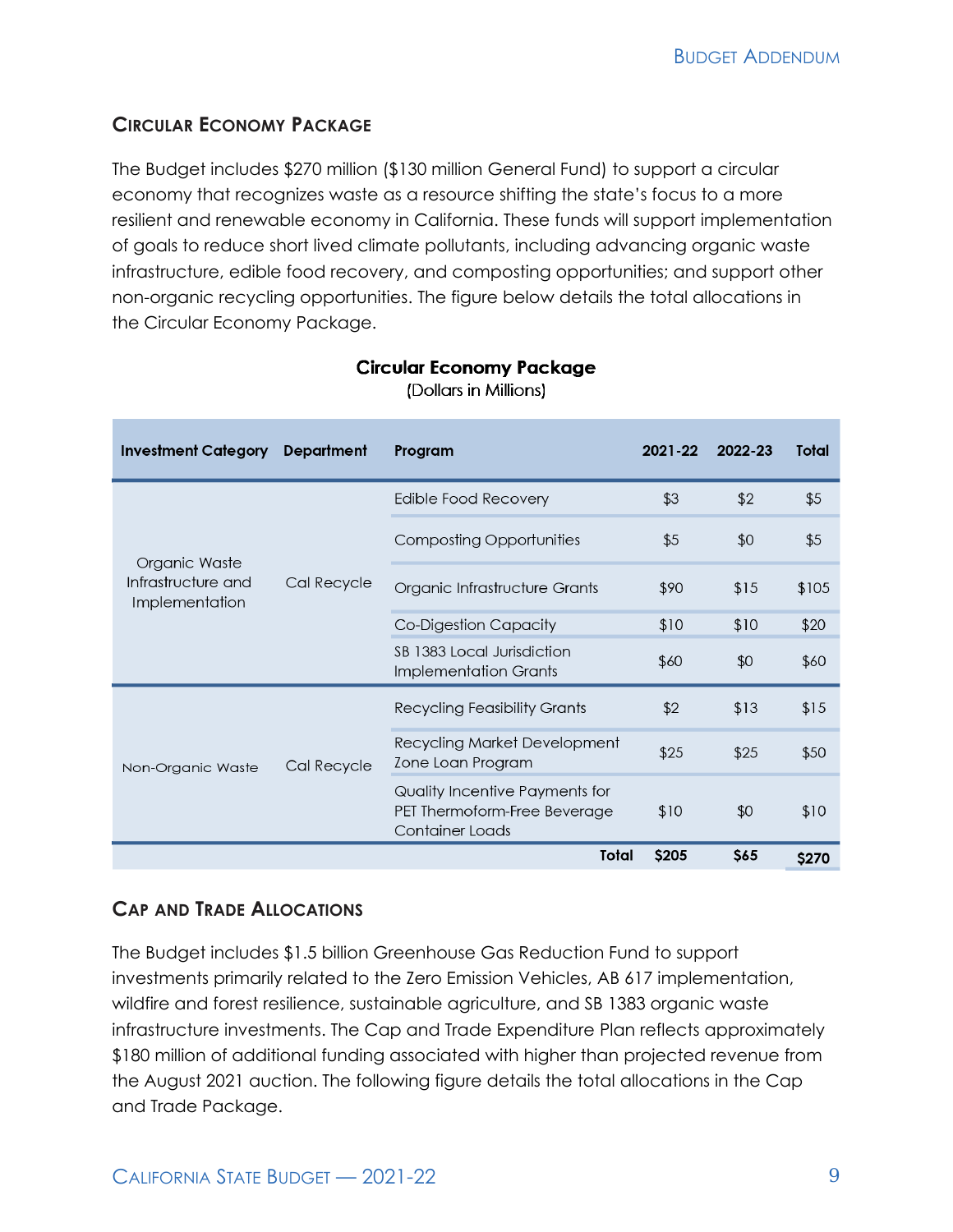## **Cap and Trade Expenditure Plan**

(Dollars in Millions)

| Investment<br>Category                                | <b>Department</b>                       | Program                                                     | 2021-22 |
|-------------------------------------------------------|-----------------------------------------|-------------------------------------------------------------|---------|
|                                                       |                                         | AB 617 - Community Air Protection                           | \$260   |
| <b>Equity Programs</b>                                | <b>Air Resources</b>                    | AB 617 - Local Air District Implementation                  | \$50    |
|                                                       | <b>Board</b>                            | AB 617 - Technical Assistance to<br><b>Community Groups</b> | \$10    |
|                                                       | Community Services<br>and Development   | Low-Income Weatherization<br>Program                        | \$15    |
|                                                       | <b>Water Board</b>                      | Safe and Affordable Drinking Water<br>(\$130 million total) | \$44    |
| Low Carbon<br>Transportation &<br><b>ZEV Strategy</b> |                                         | Clean Trucks, Buses, & Off-Road<br>Freight Equipment        | \$315   |
|                                                       | <b>Air Resources</b><br><b>Board</b>    | Agricultural Diesel Engine Replacement<br>and Upgrades      | \$170   |
|                                                       |                                         | Clean Vehicle Rebate Program                                | \$100   |
|                                                       |                                         | Clean Cars 4 All & Transportation<br><b>Equity Projects</b> | \$150   |
| Natural and<br><b>Working Lands</b>                   | <b>CAL FIRE</b>                         | Healthy & Resilient Forests (SB 901)                        | \$230   |
|                                                       | Department<br>ofFood and<br>Agriculture | <b>Healthy Soils</b>                                        | \$25    |
| Other                                                 | Cal Recycle                             | Waste Diversion/Recycling Infrastructure                    | \$130   |
|                                                       | <b>Air Resources</b><br><b>Board</b>    | Woodstove Replacement                                       | \$5     |
|                                                       |                                         | <b>Small Off Road Engines</b>                               | \$30    |
|                                                       |                                         | <b>Total</b>                                                | \$1,534 |

#### **PARKS**

The Budget sets aside funds for the development and creation of state and local parks. Approximately \$150 million will support urban waterfront parks with a priority for under-resourced, underserved, or park-poor urban communities. Additional legislative actions made a determination to protect the Tesla property from off-highway vehicle use. This property is currently part of the Carnegie State Vehicular Recreation Area. An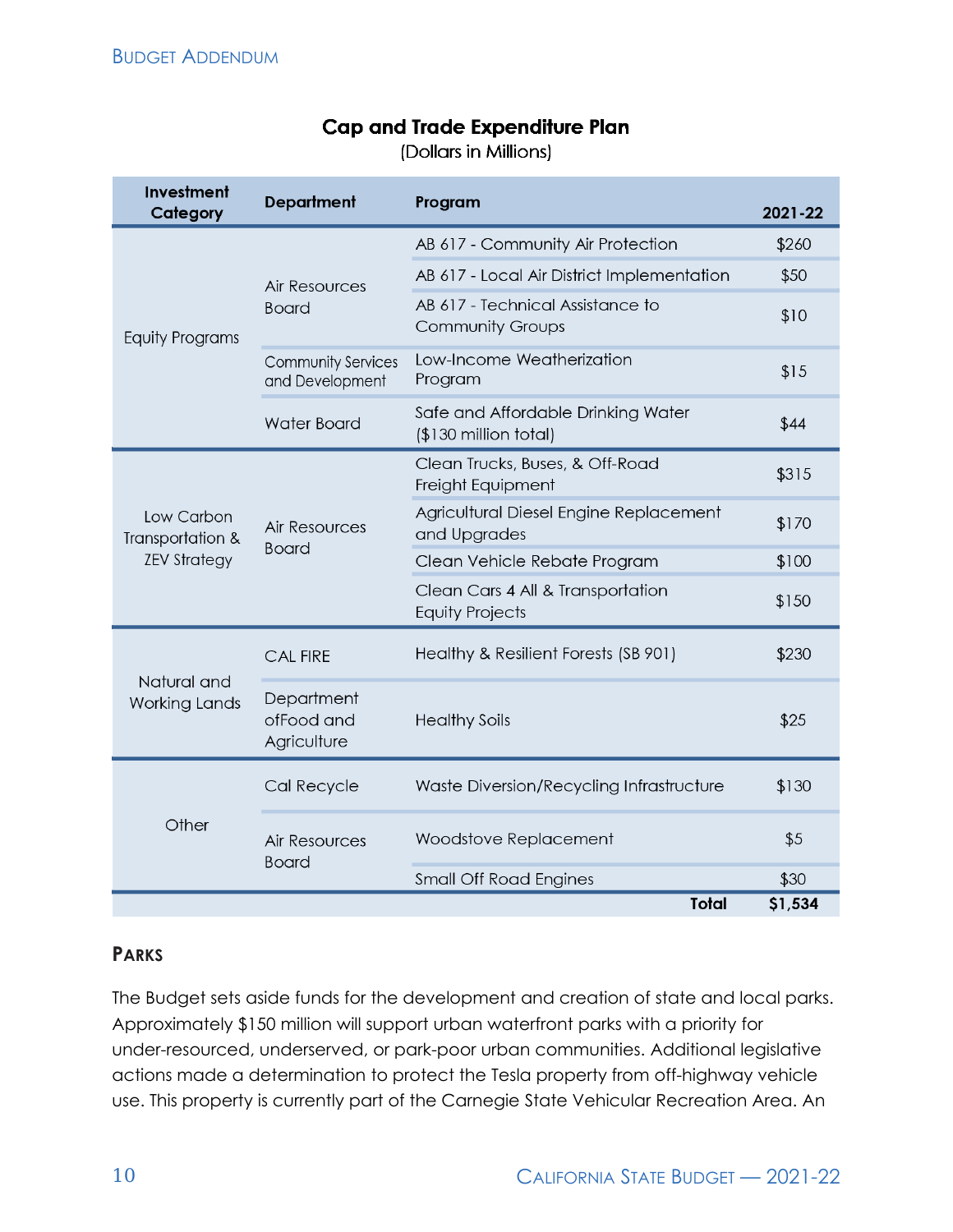additional \$30.8 million will support the development of a new Off-Highway Vehicle park and reimburse the Off-Highway Vehicle Trust Fund that was used to purchase and develop the Tesla property.

### **DEFERRED PACKAGES**

The energy package and transportation package included in the Budget were deferred until next year. Discussions surrounding both priority packages will continue through the fall and the Administration and Legislature expect to address them in early 2022.

#### **ENERGY PACKAGE**

The \$735 million energy package includes investments to accelerate progress on meeting the state's clean energy goals and better position California as a leader in advancing clean technologies. The allocation of this package along with other policy changes and projects has been deferred to 2022. With regard to policy changes included in the 2021 legislative session, SB 155 includes a two-year extension for the Fuel Cell Net-Energy Metering program. This program supports the installation of fuel cells that help reduce greenhouse gas emissions, enhance electric grid reliability, and reduce electric grid infrastructure costs. It allows customers to meet their energy needs with energy produced on-site and provides bill credit for excess electricity exported to the electric grid.

#### **TRANSPORTATION PACKAGE**

The Budget conditionally appropriated \$3.4 billion General Fund for a variety of transportation projects, including \$1 billion to deliver critical projects in advance of the 2028 Olympic games and \$1 billion to enhance connectivity through clean transportation investment in priority transit and rail projects to improve rail and transit connectivity throughout the state. These transportation funds in the 2021 Budget Act were contingent on an allocation schedule being set in legislation by October 10, 2021. While no agreement was reached regarding these allocations, further discussions are ongoing as to these funds and for the \$4.2 billion in bond funds that are specifically set aside for California's High Speed Rail project.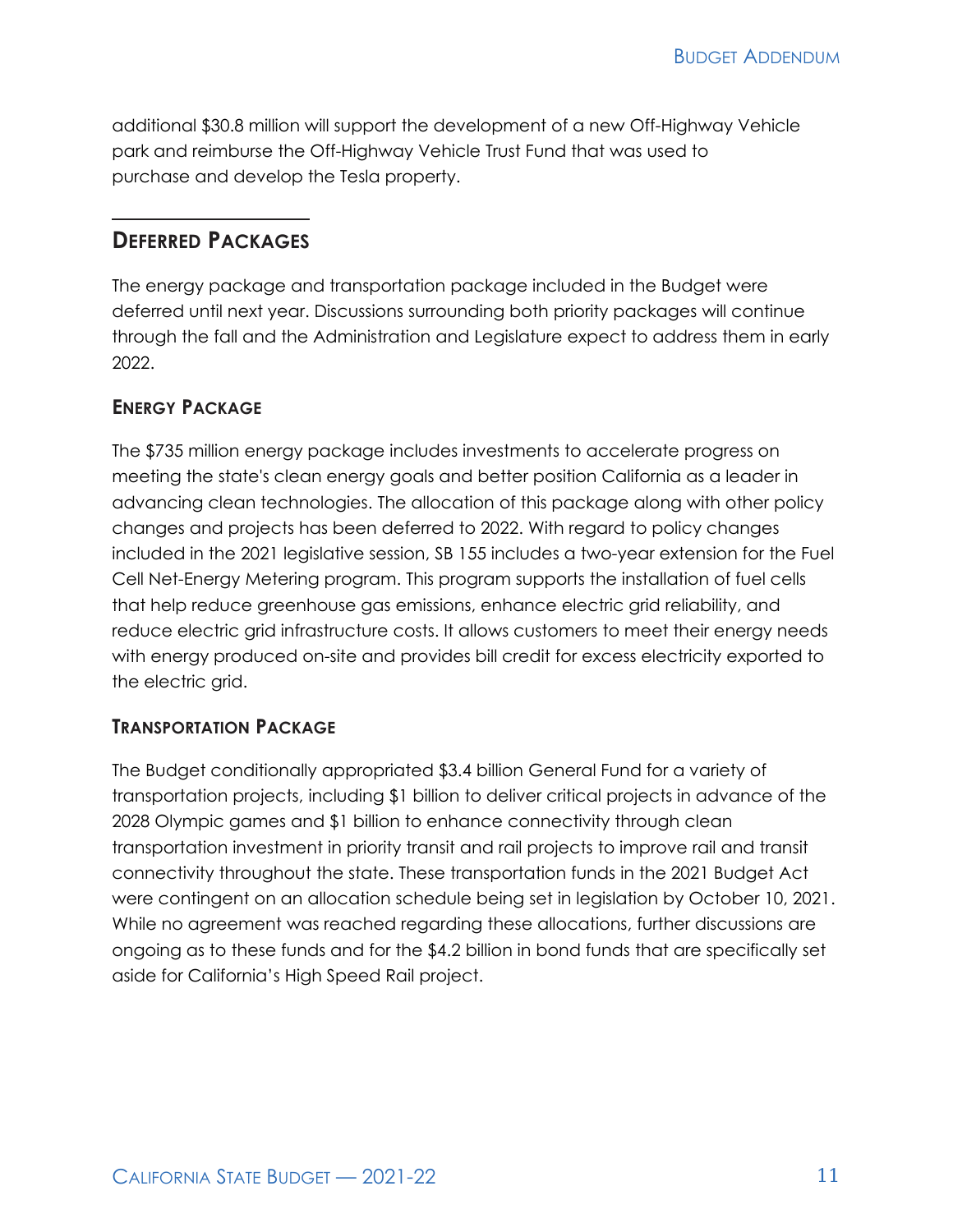## **STUDENT HOUSING**

The 2021 Budget Act includes \$2 billion for student housing with the goal of expanding the availability of affordable student housing, thereby relieving one of the largest financial pressures students face and supporting timely degree completion among California students. The Budget establishes the Higher Education Student Housing Grant program that will provide one-time grants for the California Community Colleges, California State University, and University of California to construct student housing or to acquire and renovate commercial properties into student housing for low-income students. In 2021-22, \$500 million one-time General Fund will support grants for student housing projects and California Community College planning grants for student housing, with specific projects and planning grants to be identified in subsequent legislation. Additional General Fund resources are allocated in 2022-23 and 2023-24, for a total of \$2 billion for student housing over the three-year period.

The Budget also establishes the Higher Education Capacity Expansion Grant program to provide one-time grants, subject to appropriation, for capacity expansion projects to support future California resident enrollment growth at the University of California and the California State University.

## **HOMELESSNESS**

The Budget appropriated an historic homelessness package of approximately \$12 billion over two years, notably \$2.75 billion for Homekey, \$2.2 billion for housing along the behavioral health continuum, and \$2 billion in flexible local homelessness aid. Additionally, the Budget set aside \$805 million for the Department of Social Services to establish the Community Care Expansion (CCE) program. The CCE program will provide funding for construction, acquisition or rehabilitation of adult and senior care facilities to preserve or expand service to SSI/SSP individuals experiencing homelessness or who are at risk of becoming homeless.

Additionally, the Budget adds the authority to provide emergency homelessness shelter and services at Cal Expo as well as appropriates \$30 million one-time Labor and Workforce Development Funds for the Department of Industrial Relations' strategic enforcement efforts focused on Homekey construction, alteration, and repair projects.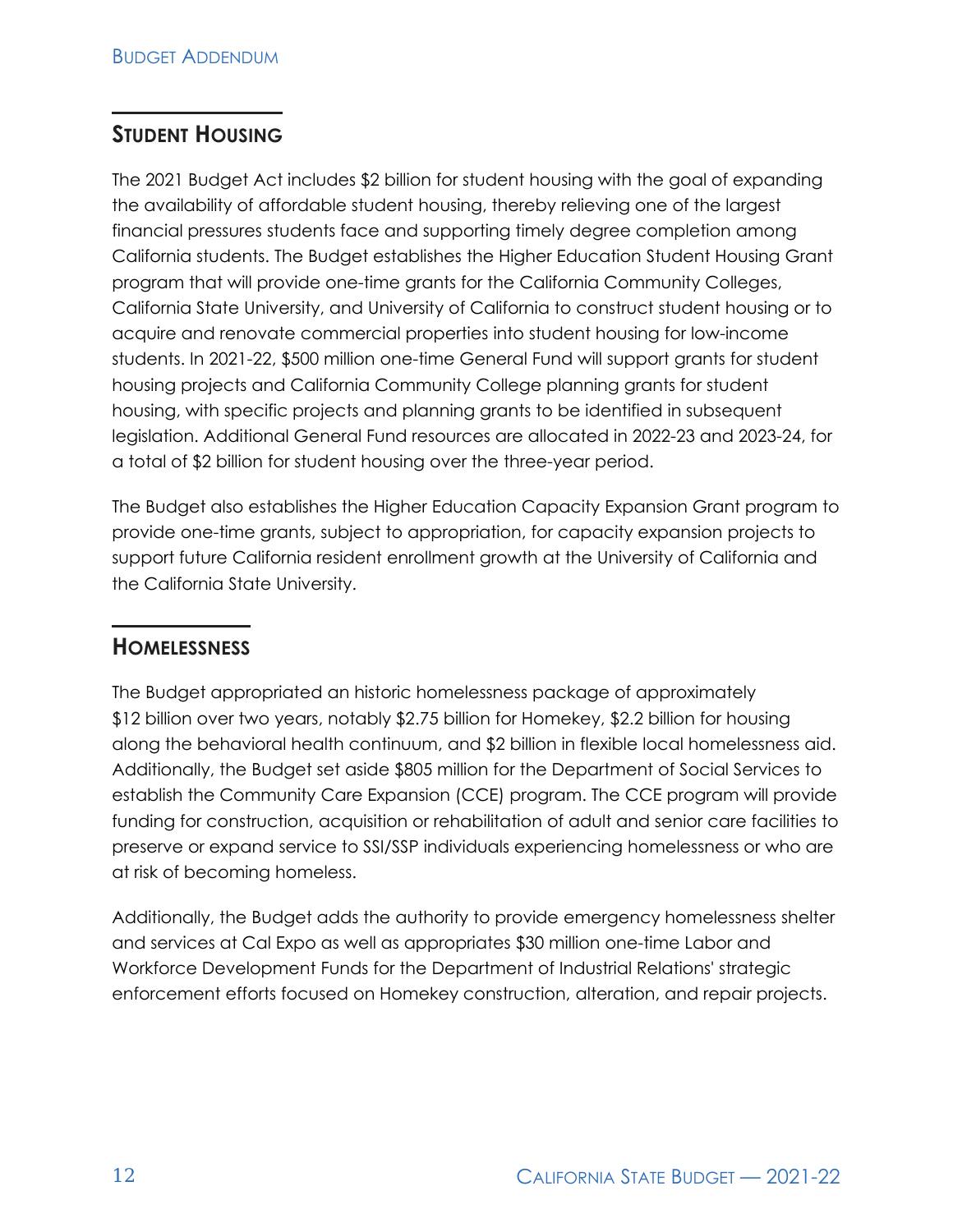## **ECONOMIC DEVELOPMENT**

The Budget establishes the Community Economic Resilience Fund (CERF) program appropriating \$600 million one-time federal funds to build an equitable and sustainable economic recovery for California's industries, workers, and communities that have been impacted by the COVID-19 Pandemic.

The Fund will provide financial support to regional stakeholder collaboratives to plan and implement region- and industry-specific economic recovery and transition strategies, with a specific focus on supporting high road jobs. These collaboratives will be supported by and linked directly to community capacity building programs, ensuring broad participation in planning and decision-making. By bringing communities together through an inclusive process, these collaboratives will produce a roadmap for economic growth that prioritizes the creation of accessible, high-quality jobs in sustainable industries.

## **ACCESS TO JUSTICE**

Added to the Budget are investments that support equal access to justice including \$30 million for courts to cover the employment costs of court interpreters and to increase language access, \$30 million to increase the number of court reporters in family and civil law cases, and \$7 million for the Judicial Council to allocate to all courts to cover the costs associated with increased transcript rates. The Budget includes a corresponding increase of \$500,000 to the Court Reporter Board of California within the Department of Consumer Affairs for the Transcript Reimbursement Fund to reimburse low income litigants in civil cases. The Budget also codifies the Governor's Executive Order which provides the judicial branch the necessary authority to continue offering remote civil proceedings until January 31, 2022. Remote civil proceedings allow the trial courts to balance the health and safety risks created by the pandemic with essential court services and further promotes access to justice for court users.

The Budget also eliminates various types of criminal administrative fees charged by local government for individuals who are arrested, prosecuted, or convicted of a crime and eliminates administrative fees for felony or misdemeanor diversion, restitution collection, and substance abuse testing, effective January 1, 2022. The Budget also makes the unpaid balance of many court-imposed costs for these fee types unenforceable and uncollectible and provides \$25 million in 2021-22 and \$50 million annually thereafter to back fill local governments for lost revenue.